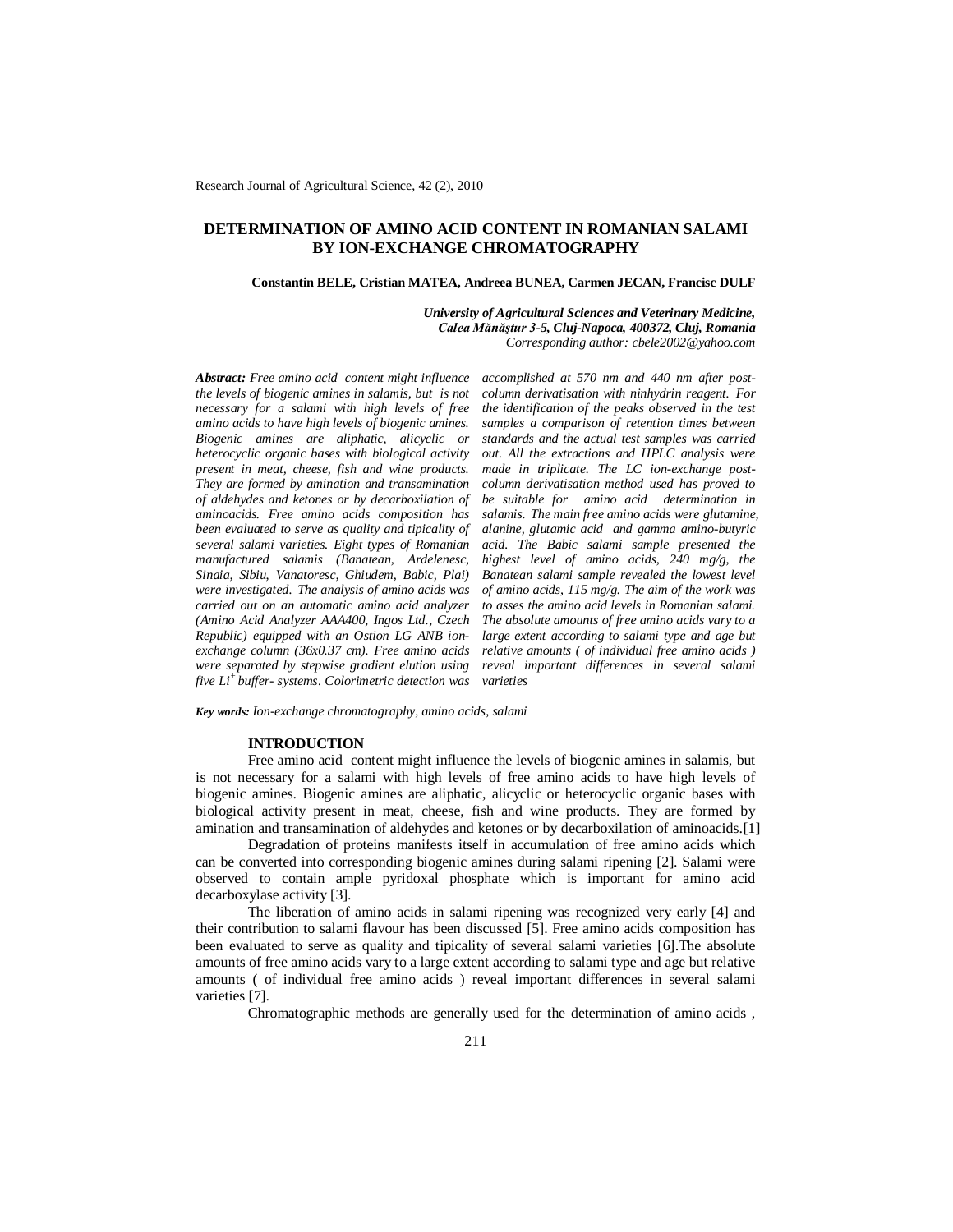e.g. overpressured –layer chromatography , high performance liquid chromatography , chromatography on an amino acids analyzer, gas chromatography , capillary electrophoresis [1,5,8,9,11].

# **MATERIAL AND METHODS**

# *2.1 Sampling*

The salami samples were purchased in May 2009 from supermarkets in Cluj-Napoca. Eight types of Romanian manufactured salamis (Banatean, Ardelenesc, Sinaia, Sibiu, Vanatoresc, Ghiudem, Babic, Plai) were investigated.

## *2.2 Sample preparation for biogenic amines, free and total amino acid analisys*

Samples (3 g) were extracted with 10 ml cold 10% trichloroacetic acid for 1 hour with gentle agitation on a shaker at room temperature (Laboshake LS 500i, C. Gerhardt GmbH & Co. KG, Germany). The extracts were then centrifuged (Heraeus Labofuge 400R, Thermo Fischer Scientific Inc., Germany) at 5,000 rpm for 10 min. The supernatants were filtered through a 0.2 µm pore membrane filter (Sartorius AG, Germany) and stored at -20 °C.

### *2.3 The experimental conditions*

The analysis of biogenic amines was carried out on an automatic amino acid analyzer (Amino Acid Analyzer AAA400, Ingos Ltd., Czech Republic) equipped with an Ostion LG ANB ion-exchange column (6x3.7 cm). The were separated by stepwise gradient elution using a Na<sup>+</sup>/K<sup>+</sup>-citric buffer system (Ingos Ltd., Czech Republic). Colorimetric detection was accomplished at 570 nm after post-column derivatisation with ninhydrin reagent [6]. Chromatographic conditions for the determination free amino acids are shown in table 1.

|--|--|

| Chromatographic parameters |                             |  |  |  |  |  |  |
|----------------------------|-----------------------------|--|--|--|--|--|--|
| Length of column           | 36 cm                       |  |  |  |  |  |  |
| Column diameter            | $0.37$ cm                   |  |  |  |  |  |  |
| Column temperature         | $60^0$ C                    |  |  |  |  |  |  |
| Eluent flow rate           | $0.30$ mL min <sup>-1</sup> |  |  |  |  |  |  |
| Reagent flow rate          | $0.20$ mL min <sup>-1</sup> |  |  |  |  |  |  |
| Reactor temperature        | $121^0C$                    |  |  |  |  |  |  |
| Sample volume              | $100 \mu l$                 |  |  |  |  |  |  |
| Detector wavelength        | 570nm and 440 nm            |  |  |  |  |  |  |
| Time of analysis           | $92 \text{ min}$            |  |  |  |  |  |  |

For the identification of the peaks observed in the test samples a comparison of retention times between standards and the actual test samples was carried out, a chromatogram for separation of standards is shown in Figure1.

Amino acid standards were used to prepare standard curves which in turn were used to determine the concentration of the sought components in the test samples. All the extractions and HPLC analysis were made in triplicate. Results were expressed as mean  $\pm$  standard deviation (m±SD).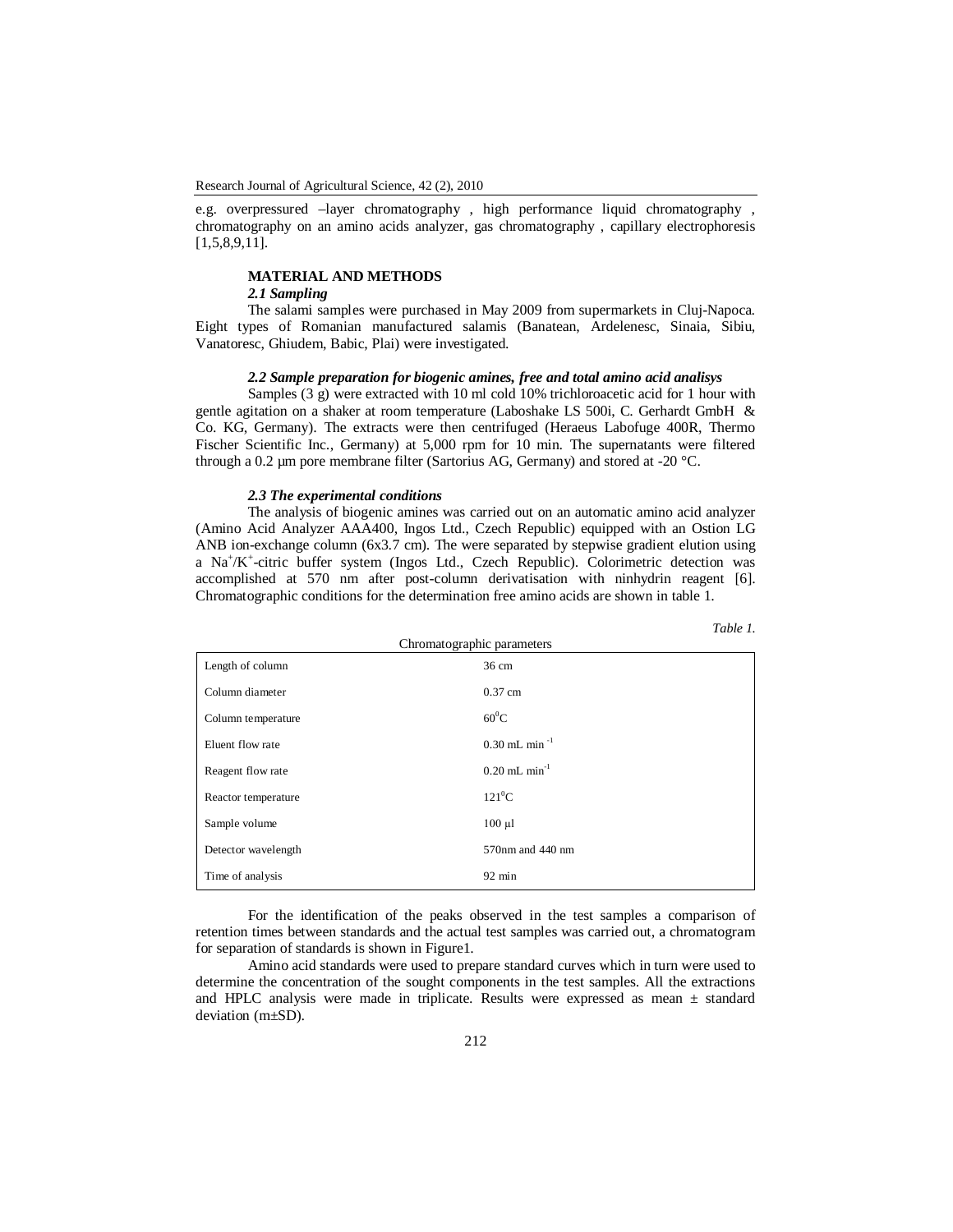

Figure 1. The separation of amino acid standards.

## **RESULTS AND DISCUSIONS**

# *3.1 Free amino acid content*

 Free amino acid content values registered from 2.06 mg/g in Vanatoresc salami to 11.49 mg/g in Sinaia salami. The major free amino acids in sample were: glutamine (from 0.006 mg /g in Sibiu salami to 3.12 mg/g in Sinaia salami), alanine (from 0.102 mg/g in Vanatores salami to 1.33 mg/g in Babic salami), glutamic acid (from 0.174 mg/g in Sibiu salami to 1.25 mg/g in Babic salami) and gamma amino-butyric acid (from 0.007 mg/g in Vanatoresc to 1.10mg/g in Babic salami).

In the salami samples analyzed, metionine, ornitine, histidine, arginine and proline were found in low levels.

When taking into consideration the Babic salami sample we found high levels of free amino acids, the Sinaia salami sample presented high levels of free amino acids also. Free amino acid content influences the levels of biogenic amines in salamis, but is not necessary for a salami with high levels of free amino acids to have high levels of biogenic amines. These findings are consistent with data presented by other authors [12,13,14,15].

### *3.2 Total amino acid content*

Total amino acid content in Romanian salamis was also investigated in this study. The Babic salami sample presented the highest level of amino acids, 240 mg/g, the Banatean salami sample revealed the lowest level of amino acids, 115 mg/g.

Total amino acid content of the samples was studied and results are presented in Fig.2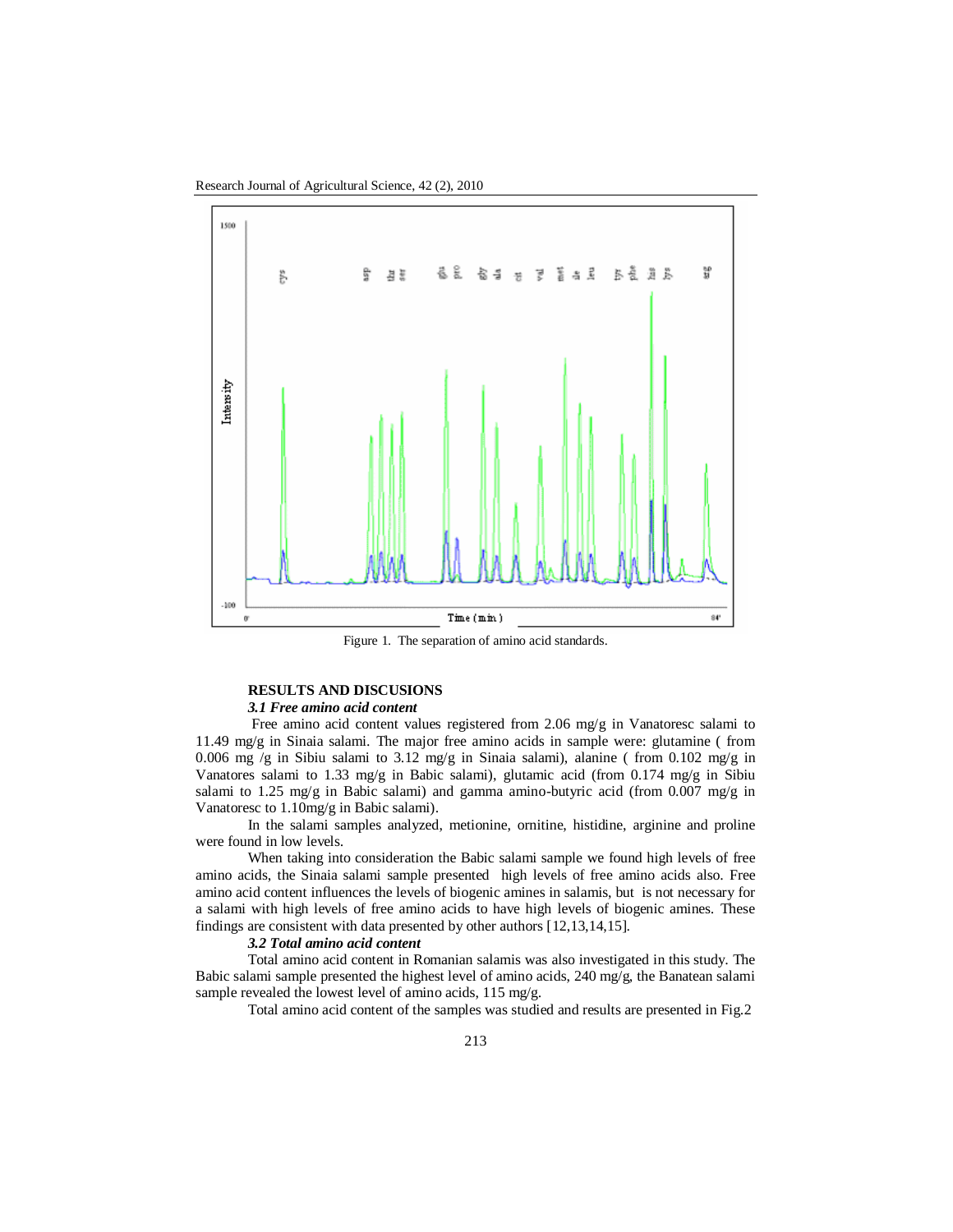Research Journal of Agricultural Science, 42 (2), 2010



Fig 2. Total amino acids found in samples

Amino acids found in Romania salami are shown in Table 2.

*Table 2.* 

| Sample        | <b>Banatean</b>       | Ardelnesc        | Sinaia            | Sibiu            | <b>Vanatoresc</b>                 | Ghiudem          | <b>Babic</b>          | Plai             |
|---------------|-----------------------|------------------|-------------------|------------------|-----------------------------------|------------------|-----------------------|------------------|
| Amino<br>acid |                       |                  |                   | $Mean \pm SD$    |                                   |                  |                       |                  |
| asp           | $12.46 \pm 0.55$      | $14.66 \pm 0.51$ | $16.55 \pm 0.62$  | $18.56 \pm 0.82$ | $15.46 \pm 0.71$                  | $19.95 \pm 0.82$ | $25.50 \pm 1.02$      | $15.11 \pm 0.72$ |
| <b>OHpro</b>  | $0.55 \pm 0.002$      | $0.62 \pm 0.02$  | $0.51 \pm 0.01$   | $0.27 \pm 0.01$  | $1.34 \pm 0.08$                   | $0.50 \pm 0.02$  | $1.33 \pm 0.09$       | $2.27 \pm 0.11$  |
| thr           | $6.10 \pm 0.22$       | $6.60 \pm 0.18$  | $8.00 \pm 0.30$   | $8.65 \pm 0.37$  | $6.41 \pm 0.30$                   | $9.61 \pm 0.48$  | $11.67 \pm 0.62$      | $7.86 \pm 0.37$  |
| ser           | $6.18 \pm 0.23$       | $7.09 \pm 0.20$  | $8.29 \pm 0.31$   | $8.43 \pm 0.36$  | $8.38 \pm 0.46$                   | $10.19 \pm 0.52$ | $13.41 \pm 0.74$      | $7.92 \pm 0.38$  |
| glu           | $19.15 \pm 0.73$      | $21.68 \pm 0.62$ | $25.01 \pm 0.86$  | $24.54 \pm 0.93$ | $23.29 \pm 0.88$                  | $27.87 \pm 1.12$ | $32.76 \pm 1.42$      | $22.05 \pm 0.96$ |
| pro           | $7.53 \pm 0.35$       | $8.91 \pm 0.28$  | $9.67 \pm 0.36$   | $9.02 \pm 0.41$  | $11.27 \pm 0.59$                  | $11.28 \pm 0.58$ | $15.43 \pm 0.77$      | $11.48 \pm 0.43$ |
| gly           | $7.07 \pm 0.32$       | $8.09 \pm 0.27$  | $10.47 \pm 0.38$  | $10.49 \pm 0.45$ | $12.99 \pm 0.61$                  | $12.28 \pm 0.62$ | $17.97 \pm 0.86$      | $14.73 \pm 0.65$ |
| ala           | $7.70 \pm 0.36$       | $8.90 \pm 0.28$  | $11.02 \pm 0.42$  | $11.46 \pm 0.52$ | $9.28 \pm 0.54$                   | $12.34 \pm 0.62$ | $16.53 \pm 0.82$      | $11.43 \pm 0.43$ |
| val           | $3.79 \pm 0.19$       | $3.61 \pm 0.11$  | $5.61 \pm 0.21$   | $5.58 \pm 0.24$  | $4.43 \pm 0.22$                   | $6.28 \pm 0.33$  | $7.40 \pm 0.39$       | $5.29 \pm 0.23$  |
| cvs           | $0.32 \pm 0.001$      | $0.36 \pm 0.01$  | $0.41 \pm 0.01$   | $0.47 \pm 0.02$  | $0.56 \pm 0.02$                   | $0.69 \pm 0.02$  | $0.87 \pm 0.06$       | $0.45 \pm 0.02$  |
| met           | $2.41 \pm 0.10$       | $2.62 \pm 0.06$  | $3.42 \pm 0.08$   | $3.73 \pm 0.13$  | $1.96 \pm 0.09$                   | $3.06 \pm 0.17$  | $4.89 \pm 0.19$       | $3.50 \pm 0.18$  |
| ile           | $3.49 \pm 0.15$       | $3.87 \pm 0.12$  | $4.81 \pm 0.11$   | $5.07 \pm 0.19$  | $3.85 \pm 0.19$                   | $5.88 \pm 0.26$  | $7.49 \pm 0.39$       | $4.88 \pm 0.21$  |
| leu           | $9.55 \pm 0.48$       | $10.78 \pm 0.36$ | $13.06 \pm 0.54$  | $14.31 \pm 0.63$ | $11.15 \pm 0.58$                  | $15.88 \pm 0.76$ | $20.52 \pm 0.96$      | $12.89 \pm 0.55$ |
| tvr           | $3.91 \pm 0.20$       | $4.55 \pm 0.13$  | $5.50 \pm 0.22$   | $5.43 \pm 0.25$  | $4.91 \pm 0.27$                   | $6.72 \pm 0.35$  | $8.85 \pm 0.54$       | $5.40 \pm 0.22$  |
| phe           | $4.82 \pm 0.22$       | $5.51 \pm 0.18$  | $6.61 \pm 0.27$   | $6.78 \pm 0.32$  | $6.31 \pm 0.30$                   | $8.40 \pm 0.39$  | $11.02 \pm 0.62$      | $6.48 \pm 0.29$  |
| lys           | $9.36 \pm 0.46$       | $10.54 \pm 0.35$ | $12.77 \pm 0.41$  | $14.56 \pm 0.66$ | $10.12 \pm 0.51$                  | $14.93 \pm 0.74$ | $19.31 \pm 0.96$      | $12.75 \pm 0.55$ |
| his           | $3.41 \pm 0.18$       | $3.85 \pm 0.12$  | $5.61 \pm 0.22$   | $6.83 \pm 0.26$  | $3.43 \pm 0.19$                   | $5.55 \pm 0.25$  | $7.11 \pm 0.38$       | $4.96 \pm 0.22$  |
| arg           | $7.56 \pm 0.35$       | $8.46 \pm 0.27$  | $10.35 \pm 0.38$  | $11.13 \pm 0.52$ | $11.00 \pm 0.59$                  | $13.27 \pm 0.42$ | $17.96 \pm 0.86$      | $11.57 \pm 0.43$ |
| Total         | $115.38 \pm$<br>5.093 | $130.7 \pm 4.07$ | $157.66 \pm 5.71$ | $165.3 \pm 7.09$ | $146.16 \pm 7.131184.68 \pm 8.47$ |                  | $240.01 \pm$<br>11.69 | $161.03 \pm 6.9$ |

Amino acid content of salami samples (mg/g)

All determination were carried out in triplicate and mean value  $\pm$  standard deviation (SD) reported.

### **CONCLUSIONS**

The aim of the work was to assess the amino acid levels in Romanian salami. The absolute amounts of free amino acids vary to a large extent according to salami type and age but relative amounts (of individual free amino acids) reveal important differences in several salami varieties.